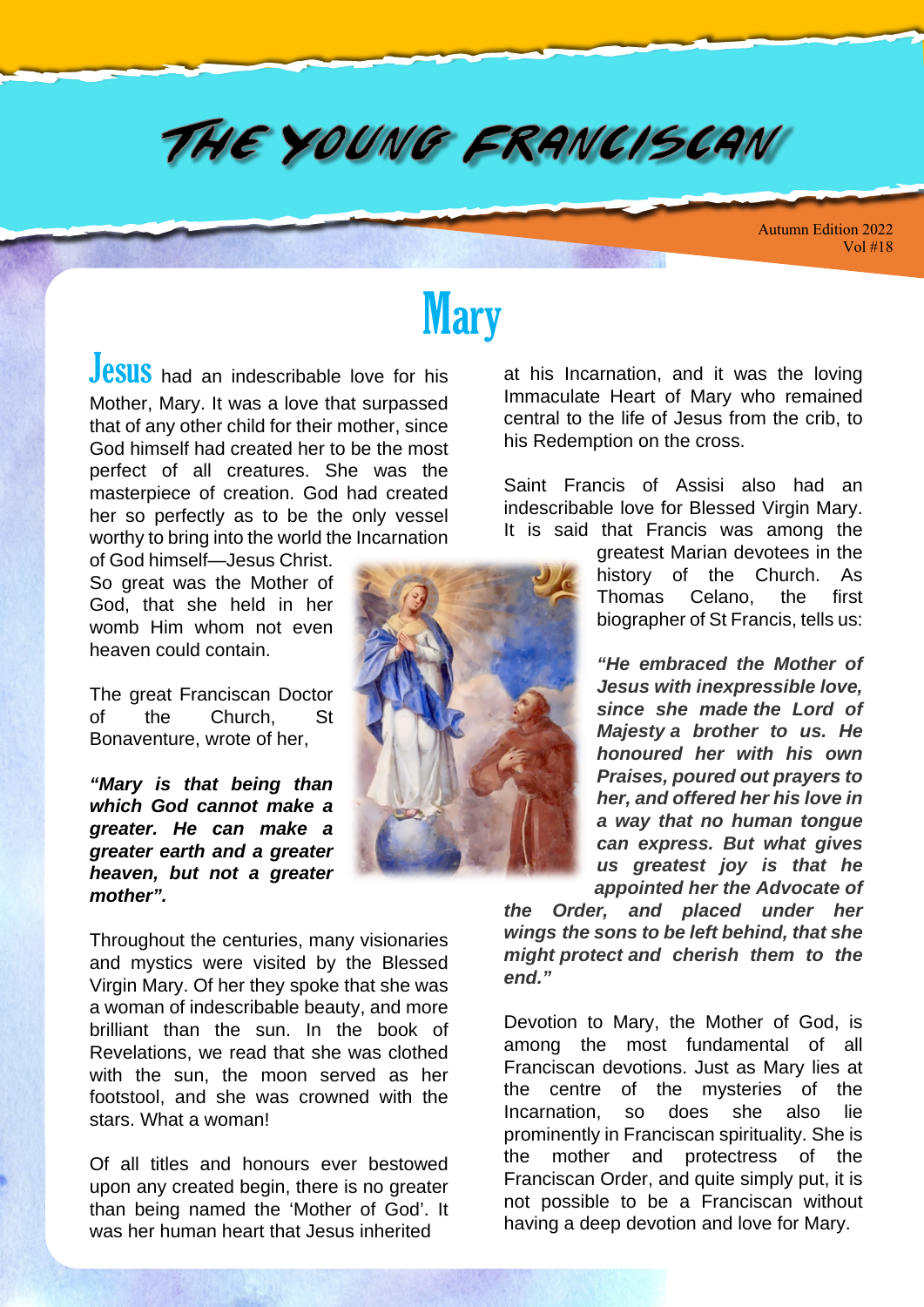## Mary, a Mirror of the Gospel

It is not uncommon for those outside of the Catholic Church to rebuke us Catholics for our love and devotion to the Blessed Virgin Mary. Often, we are accused of "worshiping" Mary and turning her into the central focus of our worship, as if we put her in place of God! This would in fact be a very serious crime against God had it been true; and in fact, if any such case should exist it must be reported to the bishop!

Our Church is a Christ-centered Church, and in order to be Christ centered, it is also important to include in our worship all those who were central to Jesus' life, starting with the Most Holy Trinity, Mary his Mother, the angels, apostles and saints as well.

The role of Mary in the life of Jesus was second to that of the Father and Holy Spirit. The whole story of the Incarnation was centred around Mary; she was there from the crib to the cross. It was only because of her "Yes" that God was made flesh and dwelt among us; It was only through her "Yes" that we gained our eternal salvation; and it was only through her "Yes" that we came brothers and sisters of our Lord Jesus Christ.

St Francis, whose great desire it was to become a living example of the gospel, found much inspiration through Mary, whose life was so intimately united to the mysteries of Jesus that it shone as a perfect reflection of the gospel life.

In first place, Mary was attentive to the Word of God. She listened to, and meditated on the words of God through the life of her Son. Throughout the gospels we hear that she "pondered all these things in her heart". Contemplation and conversing with God was central to her spiritual life.

As revealed in her Magnificat, we learn that Mary, the little one, possessed great humility and rejected pride. She referred to herself as the 'Servant of God.' In union with her Son, she lived a life of poverty, and defended the poor, lowly and starving, whom God "lifted up…and filled with good things". This spirit of littleness and humility resonated especially with Saint Francis.

Mary was completely open to the will of God. Her proclamation, "be it done unto me according to thy word", which she spoke at the Annunciation, became the pattern of her life. By putting her complete trust and dependency on God in every situation, she wilfully accepted every cross that came her way, especially the Cross of her Son. Through the crucifixion of Jesus, Mary stood at the cross and offered up her prayers for all of humanity. This is why she is called the "Co-Redemptrix."

Mary, the perfect imitator of her Son, is a shining example of perfect gospel living. May her motherly guidance lead us all closer to her Son Jesus.

## Mary Our Queen

To understand Mary's role in the hierarchy of heaven, it is important to know a little about Old Testament customs. In the days of King David, the ruling Queen was in fact not the wife of the king, as he often had so many wives, and no wife had as much influence over the king as did his mother. So, it was indeed the mother of the king who was crowned as queen, and who occupied a throne next to her son. The king's mother was the most highly placed person in the kingdom after her son. It was the king's mother who would advise the king and act as an intercessor. Whatever she asked of him, he would carry out.

In the Gospel of Luke, the angel Gabriel said to Mary, "the Lord God will give him the throne of David his father." From the very beginning of the Christian story, even before the Incarnation of God took place in the womb of Mary, she knew that her Son was to be King in the line of King David, and therefore she was to be the Queen. The angel Gabriel continued, "and he will rule over the house of Jacob forever, and of his kingdom there will be no end." If Jesus will be King without end, then it is Mary, the eternal Mother of the King, who will be the Queen of heaven for all eternity.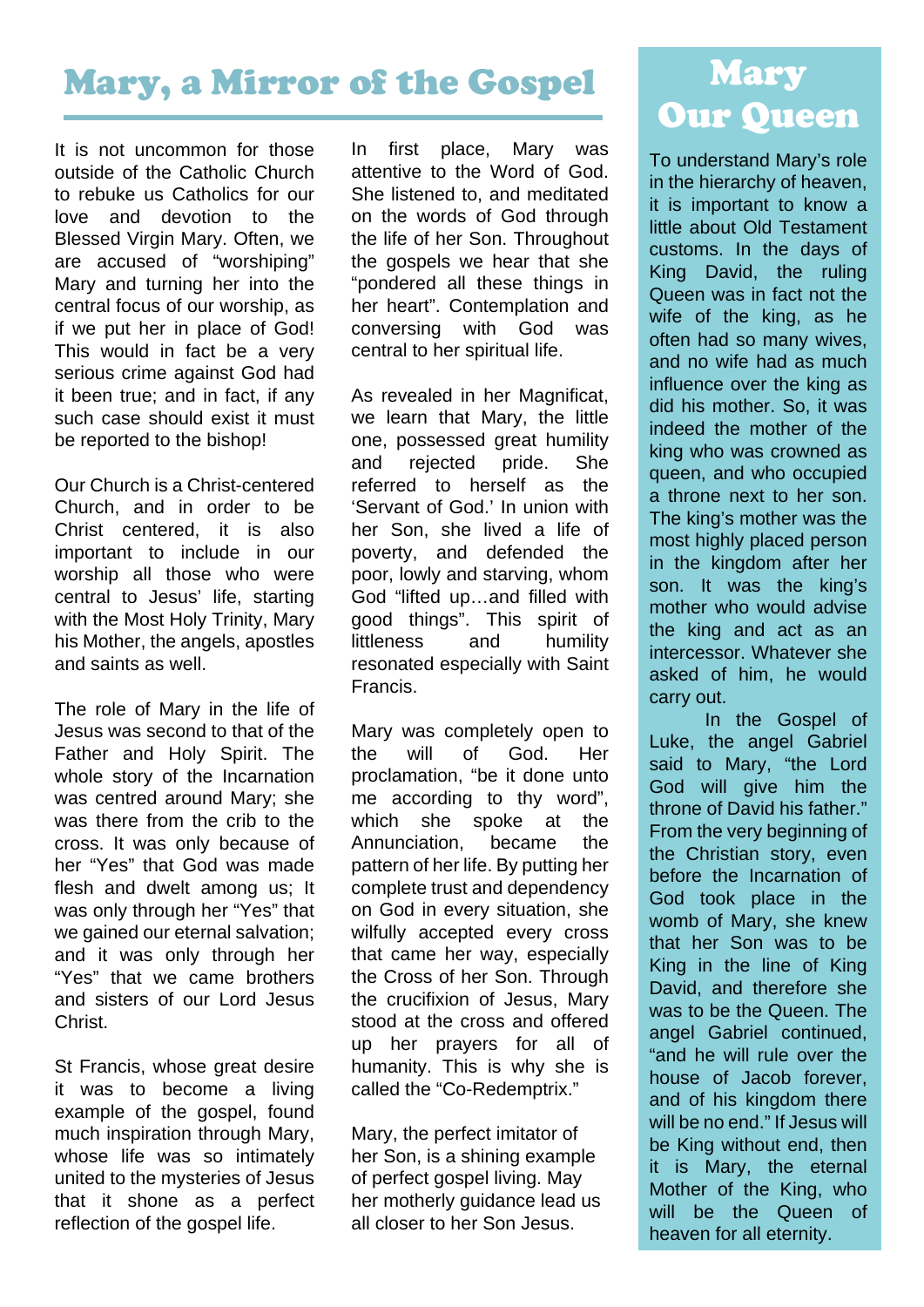## Marian Writings of St Francis

Among the writings of St Francis which still exist today, are included a number of Salutations and Antiphons to the Blessed Virgin Mary that describe her role in the plan on salvation. In *A Salutation of the Virtues,*  tradition suggests that St Francis saw these virtues as Mary's, as well as all Christian who have died to sin.

#### A Salutation of the Blessed Virgin Mary

Hail, O Lady, Holy Queen, Mary, holy Mother of God, Who are the Virgin made Church, chosen by the most Holy Father in heaven whom he consecrated with His most holy beloved Son and with the Holy Spirit the Paraclete, in whom there was and is all fullness of grace and every good.

> Hail His Palace! Hail His Tabernacle! Hail His Dwelling! Hail His Robe! Hail His Servant! Hail His Mother!

And hail all You holy virtues which are poured into the hearts of the faithful through the grace and enlightenment of the Holy Spirit, that from being unbelievers, You may make them faithful to God.

#### A Salutation of the Virtues

Hail, Queen Wisdom! May the Lord protect You, with Your Sister, holy pure Simplicity! Lady holy Poverty, may the Lord protect You, with Your Sister, holy Humility! Lady holy Charity, may the Lord protect You, with Your Sister, holy Obedience. Most holy Virtues, may the Lord protect all of You from Whom You come and proceed.

There is surely no one in the whole world who can possess any one of You without dying first. Whoever possesses one and does not offend the others possesses all. Whoever offends one does not possess any and offends all. And each one confounds vice and sin.

St Francis composed the following Antiphon to be said at the beginning and end of each of his daily prayers, also known as 'The Office of the Passion'. Even though the Office had its own antiphons, Francis only ever used this antiphon in honour of Our Lady. St Francis would have said this prayer fourteen times each day.

#### Antiphon

Holy Virgin Mary, among the women born into the world, there is no one like you. Daughter and servant of the most high and supreme King and of the Father in heaven, Mother of our most holy Lord Jesus Christ, Spouse of the Holy Spirit, pray for us with Saint Michael the Archangel, all the powers of heaven and all the saints, at the side of your most holy beloved Son, our Lord and Teacher. Glory to the Father, and to the Son, and to the Holy Spirit. As it was in the beginning, is now, and will be forever. Amen.

֦

The Angelus is one of the best known and loved prayers of the Church. Daily at 6am, 12 noon and at 6pm, bells from church towers ring to remind the faithful to meditate on the Incarnation of the Word Made Flesh inside the womb of the Blessed Virgin Mary. The prayer itself originated from the early Franciscan friars in the year 1263, only 37 years after the death of St Francis. Although the origins of the Angelus are unknown, it was most likely inspired by St Francis' love for the Incarnation and the Mother of God, whom Francis prayed to daily.